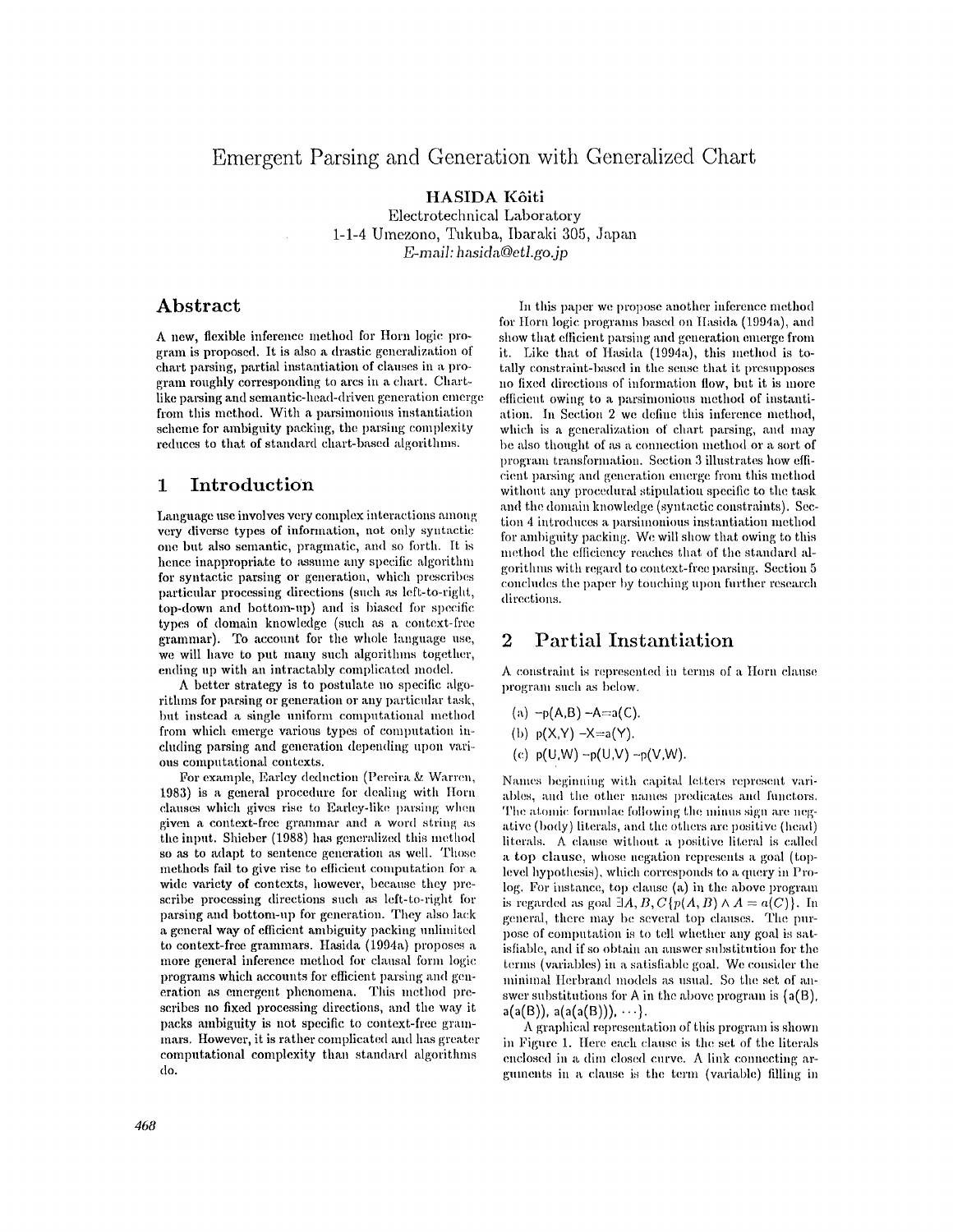

Figure 1: A graphical representation of a program.

those arguments. (It is a hyperlink when there arc more than two arguments.) A transclausal link represents the unifiability between two corresponding arguments of two unifiable literals. (Neglect the arrows for **a** while.)

A hypothesis is a conjunction of atomic formulas and bindings. The premise of a clause (i.e., the conjunction of the atomic formulas and bindings which appear as negative literals) is a hypothesis. An expansion for a hypothesis is a way of combining (instances of) clauses by resolutions so as to translate the hypothesis to another hypothesis involving bindings only. We will refer to an expansion by the sequence of clauses in the order of leftmost application of resolution using their instances.<sup>1</sup> In the above program, for example, expansion  $\langle c, b, b \rangle$  translates the top-level hypothesis  $s(A,B) \wedge A=a(C)$  to a hypothesis  $A=a(C)$  $\wedge$  C=a(B). An expansion of a clause is an expansion of its premise. We will simply say 'an expansion' to mean an expansion of the top-level hypothesis. A program represents a set of expansions, and the computation as discussed later is to transform it so as to figure out correct hypotheses while discarding the wrong expansions (those entailing wrong hypotheses).

We say that there is a dependency between two terms when those terms are unified in some expansion, and the sequence of terms (including them) mediating this unification is called the dependency path of this dependency. In Figure 1, for instance, the dependency between  $A$  and  $X$  is mediated by dependency path  $A \cdot X$ , A.U.X, A.U.U.X, and so on. There is a dependency between C and B, among others, because of the unifiability of the two  $-\bullet = a(\bullet)s$ , though this unifiability is not explicitly shown in Figure 1. We say a dependency between two terms is consistent when they are not bound by inconsistent bindings. All the dependencies in Figure **1** are consistent.

A solution of the program is an expansion in which every dependency is consistent. So the computation we propose in this paper is to transform the given program in such a way that every dependency be consistent. To figure out dependencies, we use a symbolic operation called subsumption, and delete the parts of the program which contributes to wrong expansions

only. For example, suppose there is an inconsistent dependency between terms  $\alpha$  and  $\beta$ . We create an instance  $\beta'$  of  $\beta$  by subsumption operations to be discussed shortly, so that every expansion containing an instance of  $\beta'$  contains an instance of a dependency path between  $\alpha$  and  $\beta$ . We can then delete the clause containing  $\beta'$  and probably some more parts of the progranl without affecting the declarative semantics of the program. Below wc will dciine a computational procedure in such a way that the set of the possible expansions eventually represent the set of all the solutions.

Subsmuption operation is to create subsumption relationship. We regard each part (clause, atomic formula, term, etc.) of a program as the set of its instances, and say that a part  $\xi$  of the program subsumes another part  $\eta$  to mean that we *explicitly know* that  $\xi \supseteq \eta$ . We consider that a link is subsumed by  $\delta$ if and only if one of the terms it links is subsumed by  $\delta$ . We say term  $\delta$  is an origin of  $\eta$  when  $\eta$  is subsumed by  $\delta$ . In this paper we consider that every origin is a bound term (the term filling in the first argument of a binding). Let us say that two clauses (or two literals) are equivalent when they are of the same form and for each pair of corresponding terms the two terms have the same set of origins.

Subsumption relation restricts the possibility of expansions so that if term  $\eta$  is subsumed by another term  $\delta$ , then every expansion containing an instance. of  $\eta$  must also contain an instance of  $\delta$ . Subsumption relation is useful to encode structure sharing among expansions. In subsumption-based approaches, a term may subsume several non-unifiable terms and thus the first term is shared among the latters. However, that is impossible in unification-based approaches, where different expansions cannot share the same instance of a term or a clause.

A partially instantiated clause is a clause some of whose terms is subsumed by another term in possibly another clause. For instance,

(1) 
$$
a(\overline{A_i}, Z) - b(\overline{A_i}, \overline{A_j}) - c(\overline{A_j}, Z).
$$

is a partial instantiation of the following clause:

(2) 
$$
a(X,Z) - b(X,Y) - c(Y,Z)
$$
.

 $\overline{A}$  represents a term subsumed by term A.<sup>2</sup> Hereafter we say just 'clause' to refer to both uninstantiated clauses and partially instantiated clauses.

A program consisting of such clauses is a generalizatiou of a chart (Kay, 1980). A chart is a graph whose nodes denote positions between words in a sentenee and whose ares are regarded as context-free rules each instantiated partially with respect to at most two such positions. For instance, an active are from node i to node j labelled with  $[A \rightarrow \bullet B \bullet C]$  is an instance of rule  $A \rightarrow BC$  with both sides of B instantiated by positions  $i$  and  $j$ . This arc approximately corresponds to  $(1).<sup>3</sup>$ 

<sup>&</sup>lt;sup>1</sup>Here we mention the order among the literals in a clause just for explanatory convenience. This order is not significant in the computation discussed later.

 $2$ This notation is problematic because it is unclear whether two occurrences of  $\overline{A}$  in a clause denote the same term. In this paper they always do.

 $^3$ However, an arc in a chart does not precisely correspond to a partially instantiated clause derived from a program encoding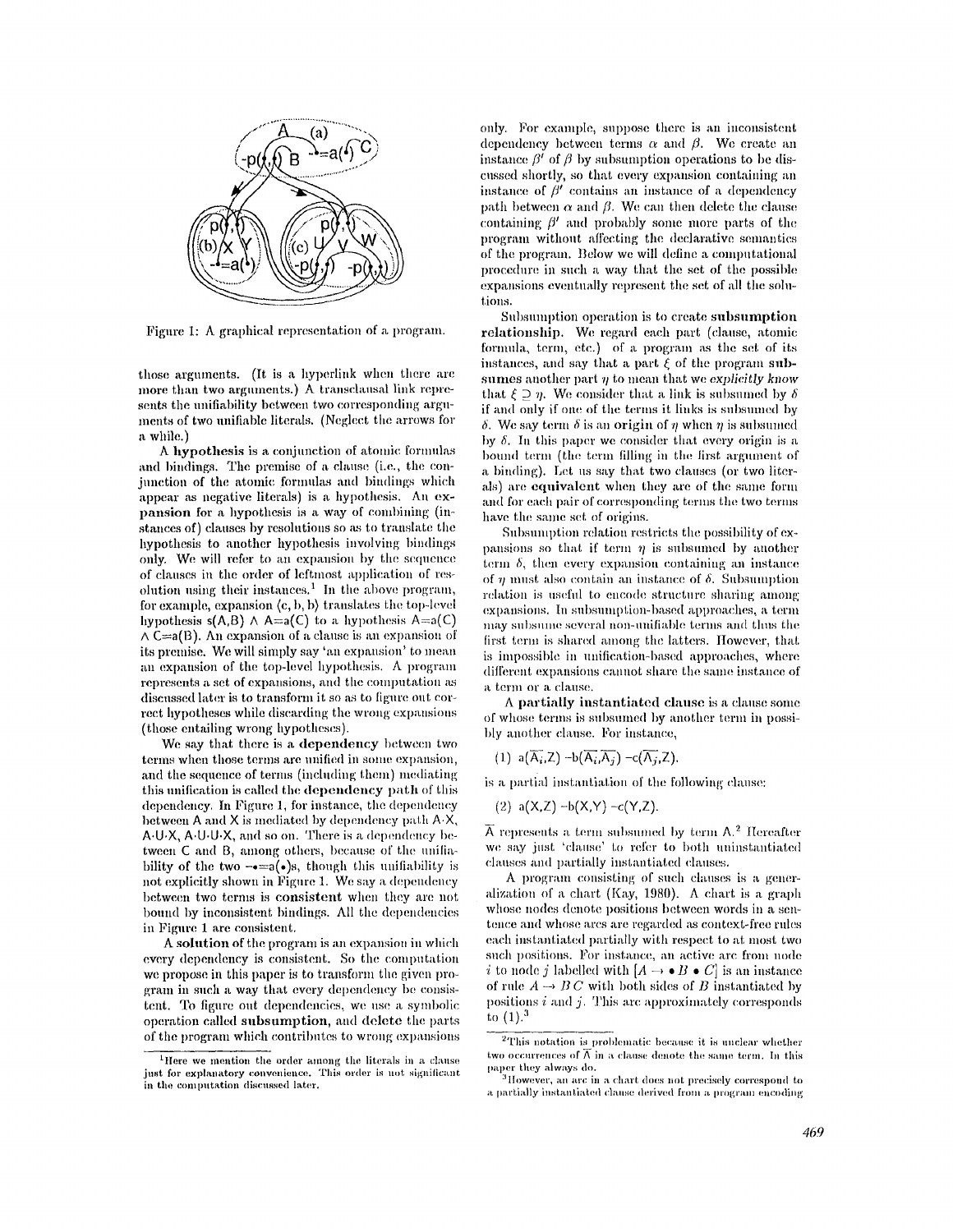**A subsumption operation is to extend subsumplion relation by possibly creating a partially instanti**ated clause. A subsumption operation is characterized by the origin, the source, and the target. The origin (let it be  $\delta$ ) is a bound term. The source  $(\sigma)$ and the target  $(\tau)$  are arguments,  $\sigma$  should already be subsumed by the origin, but  $\tau$  should not be so. They should be connected through a transclausal link  $\lambda$ . Let the literal containing  $\sigma$  be  $\rho$ . Also let the literal containing  $\tau$  be  $\pi$ , and the clause containing them be  $\Phi$ . There are two cases for subsumption, and in both cases  $\sigma$  comes to be linked through  $\lambda$  with an argument which is an instance of  $\tau$  subsumed by  $\delta$ .

In the first case of subsumption operation, which  $\ell$ we call unfolding, a partial instantiation  $\Phi'$  of  $\Phi$  is created. They are cquiwdent except that the instance  $\tau'$  of  $\tau$  in  $\Phi'$  is subsumed by  $\delta$ . After the unfolding,  $\sigma$ is linked through  $\lambda$  to the instance of  $\tau$  in  $\Phi'$  instead of the original  $\tau$ , and accordingly  $\rho$  is linked to the instance of  $\pi$  in  $\Phi'$ . Let  $\tau''$  be  $\tau$  after the unfolding. Then  $\tau' \cup \tau'' = \tau$ ,  $\tau' \cap \tau'' = \emptyset$ , and  $\tau' = \tau \cap \sigma$  hold. This implies  $\tau' \subseteq \delta$  and  $\tau'' \cap \sigma = \emptyset$ . So  $\tau''$  and  $\sigma$  are not unifial)le.

For instance, the two suhsumption operations indicated by the two arrows in Figure 1 are unfoldings. In either case, the origin and the source are both A. The target in the left is X and that in the right is U. We obtain the program in Figure 2 by these operations,



Figure 2: After subsumptions to  $X$  and  $U$  by A.

where partial instantiation  $(b1)$  and  $(c1)$  of  $(b)$  and (c) have been created, respectively.

In Figure 1, the subsumption operation through the (invisible) link connecting C and Y is not executable now, because the unification represented by this link presupposes the unification of A and X through the dependency paths A.X, A.U.X, A.U.U.X, and so on. That is, it is only when C subsumes an instance (let it be  $Y'$ ) of Y that subsumption from C to Y' is possible. (This subsumption is an unfolding without any copy,

because then  $C$  automatically subsumes  $Y'$ .) Same for the subsumption in the opposite direction.

The second case of subsumption operation is called folding. It takes place when there is already a literal  $\pi'$  equivalent to  $\pi$  except that its argument  $\tau'$  corresponding to  $\tau$  is subsumed by  $\delta$ . In this case, no new instance of clause is created, but instead link  $\lambda$  is switched so that it links  $\sigma$  with  $\tau'$  and accordingly  $\rho$  is linked with  $\pi'$ . Let  $\tau''$  be  $\tau$  after the unfolding. Then  $\tau \cap \tau' = \emptyset$  both before and after the folding, and  $\sigma \cap \tau$ is subtracted from  $\tau$  and added to  $\tau'$  by the folding. Folding is triggered when there exists literal  $\pi'$  as described above, and unfolding is executed otherwise. If there existed several such  $\pi'$ s, folding takes place, creating as many instances of  $\lambda$  and connecting to those  $\pi'$ s.

The two subsumption operations indicated in Figare 2 are foldings. Actually, in the left, the  $p(\bullet,\bullet)$  in  $(b1)$  and that in  $(b)$  are equivalent except that the first argument of the former is subsumed by A. So the link with the arrow and the parallel accompanying link are switched up to  $p(\bullet,\bullet)$  in (b1). Similarly for the right subsumption. Shown in Figure 3 is the result.



Figure 3: After foldings.

Note that the original program encodes a problem of partial parsing of a string beginning with "a" under the context-free granunar consisting of the following rules.

$$
\begin{array}{c} P \to a \\ P \to P \ P \end{array}
$$

?

The result in Figure 3 encodes the infinitely many possible parses of this incomplete sentence. Note also that here the subsumption from  $C$  to the instance of Y in  $(b1)$  would be possible if C were bound. The next section contains relevant examples.

When a link is subsumed by two terms bound by two inconsistent bindings (such as  $\bullet = a$  and  $\bullet = b$ ), then that link is deleted, surrounding clauses possibly being deleted if some of their atomic formulas are linked with no atomic formula any more.

For the sake of simplicity, we mainly consider inputbound programs in this paper. We say a program is input-bound when every dependency path between bound terms connects a term in a top clause and one in a non-top clause. The program in Figure 1 and the  $\,$ ones for parsing and generation in the following section are all input-bound programs. For input-bound

a context-free grammar in a standard way. See Section 4 for further discussion.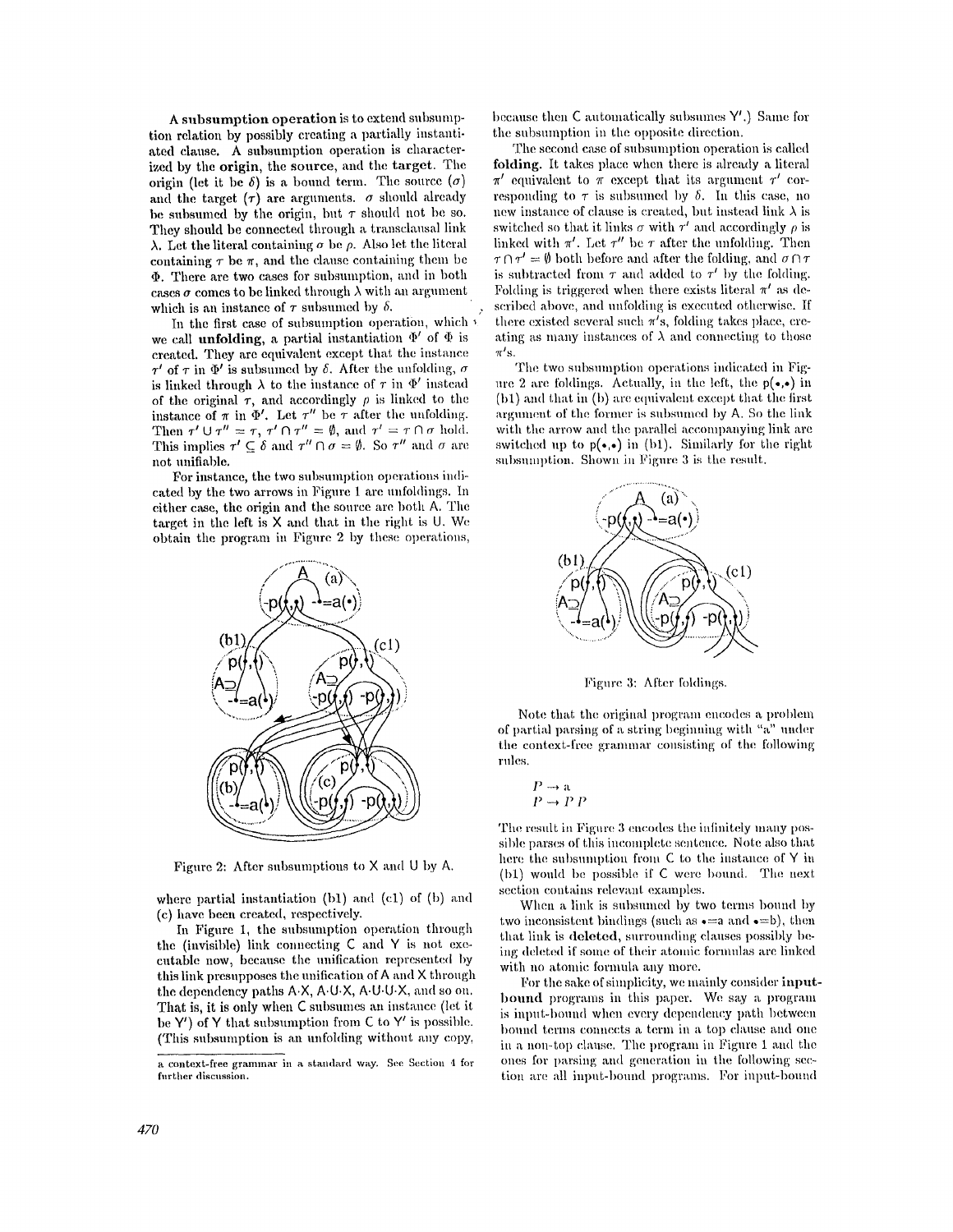programs, we have only to consider subsumptions by terms in top clauses: input-driven computation. Also, in input-driven computation for input-bound programs we do not have to worry about duplications of origins by subsumptions.

Both subsumption and deletion preserve the declarative semantics of the program (the set of the solutions), though we skip a detailed proof due to the space limitation. So when they are not applicable any more, every expansion is a solution and vice versa. For inputbound programs, the input-driven computation always terminates within time polynomial as to the size of the program. This is because there are at most  $n^m$  partially instantiated clauses derived from a clause with  $m$  terms, where  $n$  is the size of the input (the number of bound terms in the top clause(s)), and accordingly there are polynomially many transclausal links. Obviously, partially instantiated clauses and new transclausal links are each created in constant time. It is also clear that each folding terminates in polynomial time.

### **3 Parsing and Generation**

Here we show that chart-like parsing and semantichead-driven generation emerge from the above computational method. We discuss examples of parsing and generation both on the basis of the following grammar.

\n- (3) 
$$
s(Sem, X, Z) - np(SbjSem, X, Y)
$$
  $-vp(Sem, SbjSem, Y, Z)$ .
\n- (4)  $vp(Sem, SbjSem, X, Z) -v(Sem, SbjSem, ObjSem, X, Y) -np(ObjSem, Y, Z)$ .
\n

- **(5) n p(Sem,X,Y) -Sem--tom -X=" Tom" (Y).**
- **(6)**  $np(Sem, X, Y)$  --Sem=mary --X=" Mary" (Y).
- **(7) v(Sem,Agt.Pat,X,Y) -Sem=love(Agt,Pat) -X=" loves" (Y).**

Since we have already mentioned ambiguity packing in the previous section, below we do not explicitly deal with ambiguity but instead discuss just one sentence structure in both parsing and generation.

Let us first consider parsing of sentence 'Tom loves Mary'. The problem is encoded by the program in Figure 4. The input-driven computation proceeds as shown by the arrows, which represent subsumption operations taking place in the ordering indicated by the labelling numbers. A thick dependency path is processed by successive subsumptions with the same origin. The only subsumption operations executable in the initial situation is the one numbered 1 and after that the one numbered 2, along the thick path between  $A_0$  and X in (5). As the result of these unfoldings, we **obtain** the following clauses.

(8) s(Sem, 
$$
\overline{A_0}
$$
, Z) -np(SbjSem,  $\overline{A_0}$ , Y)  
-vp(Sem, SbjSem, Y, Z).  
(9) np(Sem,  $\overline{A_0}$ ,  $\overline{A_1}$ ) -Sem = tom - $\overline{A_0}$  = "Tom" ( $\overline{A_1}$ ).

Of course other partially instantiated clauses may be created here from definition clauses of s other than  $(3)$ 

and those of np other than  $(5)$ , but we omit them here and concentrate on just one solution.

Now the copy of link with the arrow numbered 3 connected to (9) can mediate subsumption operations. So the subsumption operation indicated that arrow is triggered, though that does not duplicate (9) because  $A_1$  already subsumes the target. The result is already reflected in  $(9)$ . The subsequent subsumption operations numbered 4, 5, and 6 will yield the following clanses.

(10) s(Sem, 
$$
\overline{A_0}
$$
, Z) -np(SbjSem,  $\overline{A_0}$ ,  $\overline{A_1}$ )  
-vp(Sem, SbjSem,  $\overline{A_1}$ , Z).

$$
\begin{array}{ll}\n(11) \text{ vp}(\textsf{Sem}, \textsf{SbjSem}, \overline{A_1}, \textsf{Z}) \\
-\text{v}(\textsf{Sem}, \textsf{SbjSem}, \textsf{ObjSem}, \overline{A_1}, \textsf{Y}) \\
-\text{np}(\textsf{ObjSem}, \textsf{Y}, \textsf{Z}).\n\end{array}
$$

(12) v(Sem,Agt,Pat,\overline{A\_1},\overline{A\_2}) - Sem = love(Agt,Pat)  
-
$$
\overline{A_1}
$$
='' loves''( $\overline{A_2}$ ).

Now the subsumption operations by  $A_2$  are commenced, due to the creation of  $(12)$ . Accordingly, the following clauses are created, and the parsing is finished.

(13) s(Sem, 
$$
\overline{A_0}, \overline{A_3}
$$
) -np(SbjSem,  $\overline{A_0}, \overline{A_1}$ )  
-vp(Sem, SbjSem,  $\overline{A_1}, \overline{A_3}$ ).

$$
\begin{array}{lll}\n(14) \text{ vp}(\textsf{Sem},\textsf{SbjSem},\overline{\textsf{A}_1},\overline{\textsf{A}_3}) \\
-\text{v}(\textsf{Sem},\textsf{SbjSem},\textsf{ObjSem},\overline{\textsf{A}_1},\overline{\textsf{A}_2}) \\
&\neg \text{np}(\textsf{ObjSem},\overline{\textsf{A}_2},\overline{\textsf{A}_3}).\n\end{array}
$$

(15) 
$$
np(Sem, \overline{A_2}, \overline{A_3})
$$
 -Sem=mary  $-\overline{A_2}$  = "Mary" ( $\overline{A_3}$ ).

From the earlier discussion, in the case of contextfree parsing the number of clauses created there is  $O(n^M)$ , where *n* is the number of the input words and  $M$  the maximum number of the occurrences of non-terminal symbols in a context-free rule. This is larger than the space complexity of the standard parsing algorithms, but later we will show how to improve the efficiency so as to be equivalent to the standard algorithms.

No particular order among the subsumption operations is prescribed in the above computation, and so it is not inherently limited to top-down or bottomup. Note also that the left-to-right processing order among the input words is derived from the definition strong link, rather than stipulated as in Earley deduction, among others. We can account for island-driven parsing as well, by allowing links between bindings to trigger subsumptions more earlier.

Let us next take a look at sentence generation. Consider the program shown in Figure 5. Here the input is semantic structure love(tom, mary). Again the computational process is indicated by the numbered arrows.  $6'$  takes place after 5, but the order among 6, 7, and  $6'$  is arbitrary as long as 6 should be before 7. So the only possible subsumption operation in the beginning is the ones by Love, which go through the thick curve connecting Love and the  $X$  in (4). This creates the following clause, among others.

(16) 
$$
\mathsf{v}(\mathsf{Love}, \mathsf{Tom}, \mathsf{Mary}, X, Y)
$$
  
- $\overline{\mathsf{Love}} = \mathsf{love}(\overline{\mathsf{Tom}}, \overline{\mathsf{Mary}}) - X = \mathsf{loves}(\mathsf{Y}).$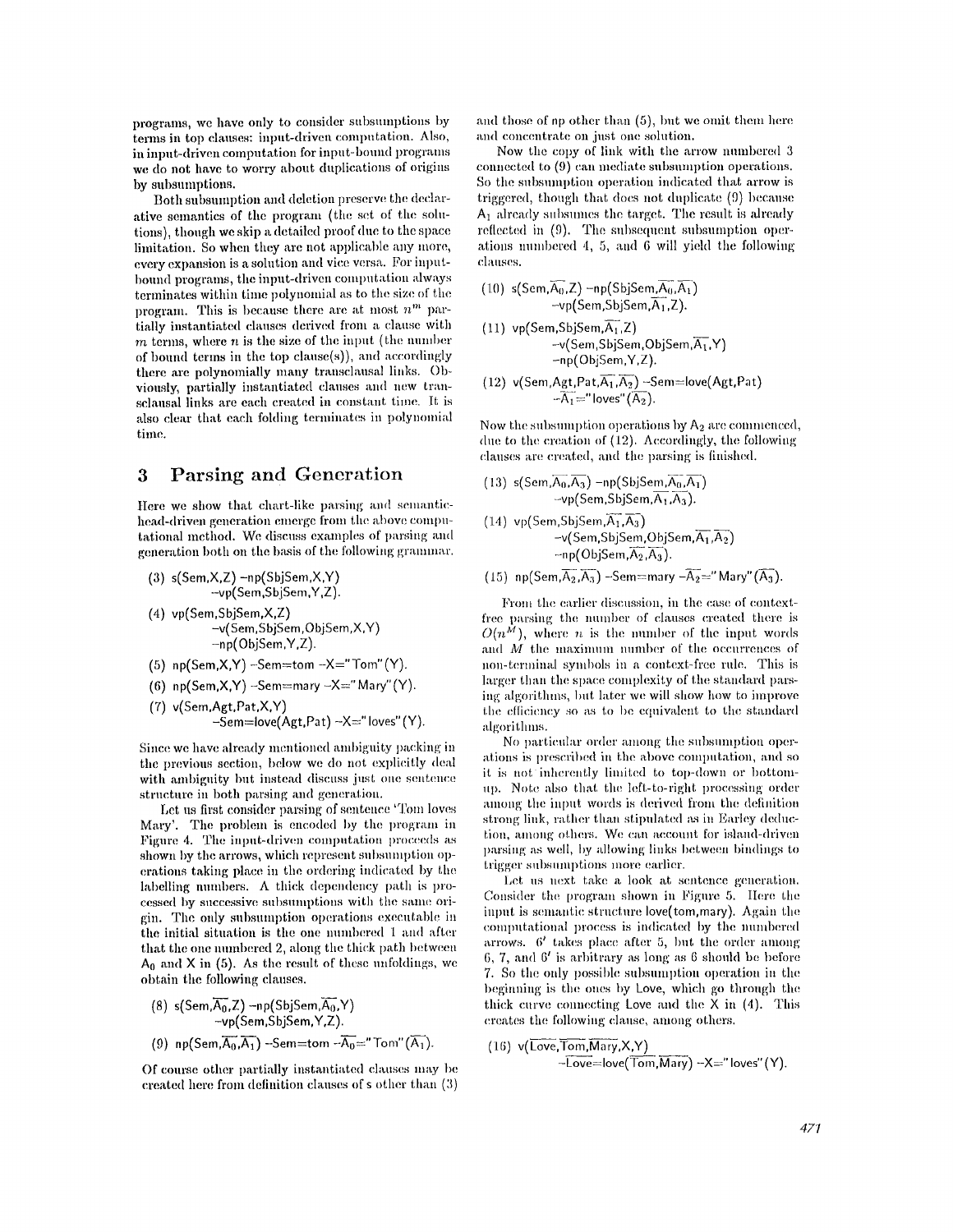

Figure 4: Parsing



Figure 5: Generation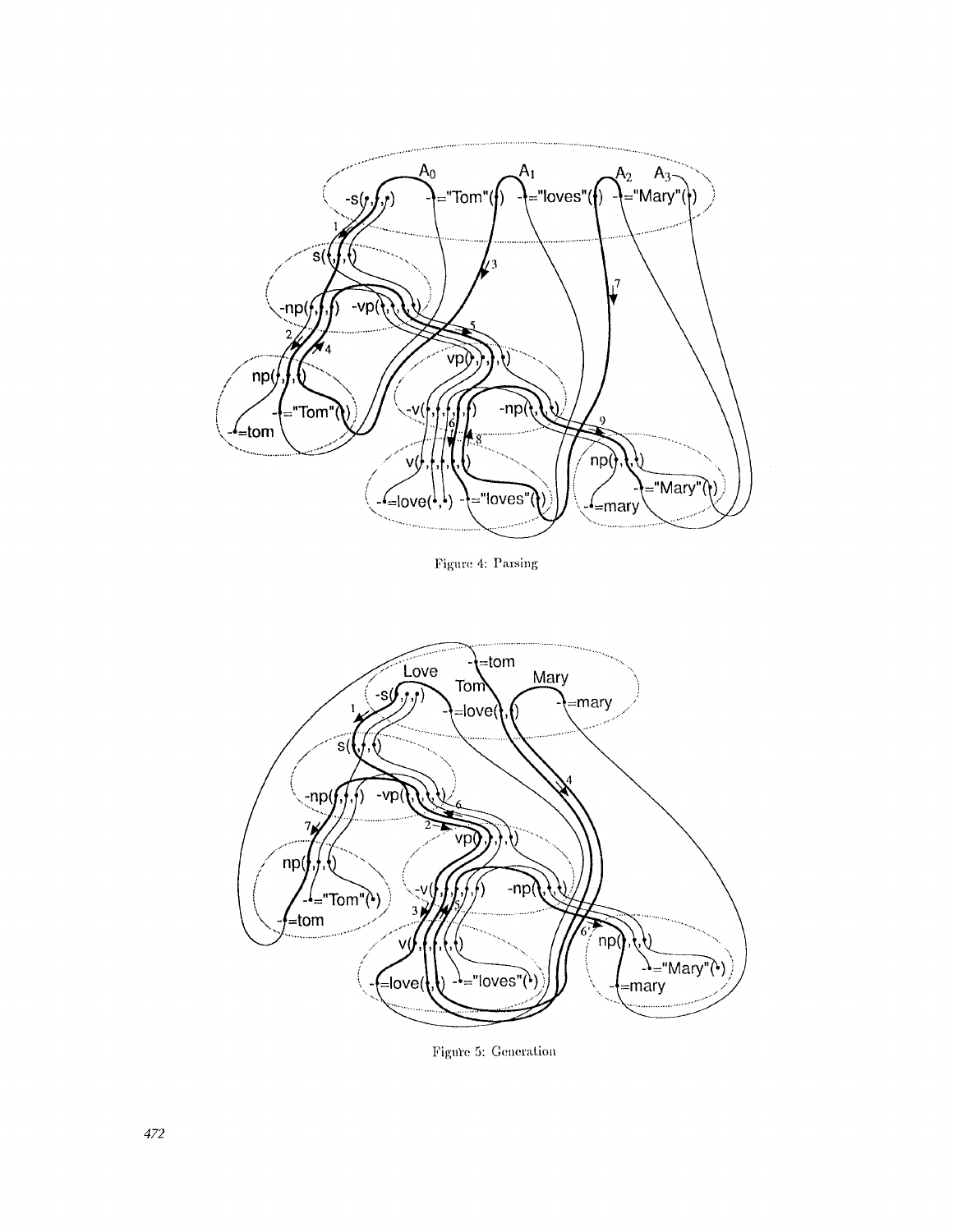Now subsumption operations can go through the copies of the other two thick curves. So we arc creating the. following clauses, among others.

- (17)  $s(\overline{Love}, X, Z) np(\overline{Tom}, X, Y) -vp(\overline{Love}, \overline{Tom}, Y, Z)$ .
- $(18)$  vp(Love, Tom, X, Z)  $-v(\overline{Love},\overline{Tom},\overline{Mary},X,Y)$  $-np(\overline{Mary}, Y, Z)$ .
- **(19) np(** $\overline{\text{Tom}}$ **,X,Y) -Tom=tom -X="Tom" (Y).**
- $(20)$  **np(Mary, X, Y)**  $-\overline{\text{Mary}}$ =mary  $-X=$ " Mary"(Y).

Note that this generation process amounts to a generalization of semantic-head-driven generation (Shieber, van Noord, & Moore, 1989). The order among the retrievals of semantic heads is the order of subsumption operations by different terms in the input semantic structure, just as with the processing order among words in the case of parsing. $4$  Also as in the case of parsing, the computational complexity of such a generation is polynomial with respect to the size of the input semantic structure, provided that the program is input-bound and the computation is input-driven. Although the above example deals with only a single sentence structure, in general cases ambiguity packing naturally takes place just as with parsing of ambiguous sentences.

Under the restriction that the program be inputbound, the grammar cannot employ feature structures prevalent in the current linguistic theories, and also must be semantically monotonic (Shieber et al.,  $1989)^5$ The proposed method can be generalized so as to remove this restriction, though the details do not fit in the allowed space. This generalization makes it possible to deal with feature structures and semantically non-monotonic grammars. Of course the computation is not any more generally guaranteed to terminate (because Horn programs can encode Turing machines), but our method still has a better termination property than more simplistic ones such as Prolog interpreter or Earley deduction. For instance, endless expansion of left recursion or SUBCAT list, which would happen in simple top-down computations, is avoided owing to folding.

### **4 Incremental Copy**

The parsing process discussed above is computationally more complex than chart parsing. Here we improve our method by introducing a more efficient scheme for ambiguity packing and thus reduce the parsing complexity to that of chart parsing, which is  $O(n^2)$ for space and  $O(n^3)$  for time.

The present inefficiency is due to excessive multiplication of clauses: much more partially instantiated clauses are created than arcs in a chart. So let us suppose that a subsumption operation does not duplicate a whole clause but only some part of it, so that a clause is copied incrementally, as shown in Figure 6. We assume that a subsumption to an argument of a literal copies the term filling in that argument, the literal, and some other literals which mention that term. unless there have ah'eady been the terms and literals to be thus created. Subscript  $i$  of a literal indicates that it is created by the i-th subsumption operation.

Wc must ensure that this partial copying be semantically equivalent to the copying of whole clauses. That is a trivial business when there are just one or two litcrals in the original clause. The case where there arc more than three literals reduces to the case where there are exactly three literals, by grouping several literals connected directly (through terms) and treat them as if they were one literal. So below let us consider the case where there are three literals in a clause.

A non-trivial check must be done in such a case as in the lower right of Figure 6. Here you must copy  $-r(\bullet,\bullet)_2$  and  $-q(\bullet,\bullet)_1$  but not  $-q(\bullet,\bullet)$ , because  $-r(\bullet,\bullet)_2$ is compatible with  $-q(\bullet,\bullet)_1$  but not with  $-q(\bullet,\bullet)$ . We say that a set of literals are compatible when there is an instance of the clause which involves an instance of each of those literals. Also, two literals arc said to be heterogeneous when they have different originals in the original uninstantiated clause. (The original of an original literal is itself.) In general, when a subsumption operation copies two heterogeneous, directly connected literals and creates two directly connected literals, the necessary and sufficient condition for this partial copy to be semantically equivalent to the fullclause copy is obviously that the former two literals be compatible.

When two of the original literals are not connected directly with each other, two heterogeneous literals which have directly connected originals are compatible iff they are also directly connected; we need not eonsider two literals whose originals are not directly connected, because one subsumption operation does not copy such literals at a time. When all of the three original literals are connected directly with each other, two heterogeneous literals are compatible iff they are connected not only directly but also through another literal heterogeneous to both. In fact,  $-r(\bullet,\bullet)_2$ and  $-q(*,*)_1$  are connected both through term  $\hat{\xi}$  and through  $p(\bullet,\bullet)_2$ , but  $-r(\bullet,\bullet)_2$  and  $-q(\bullet,\bullet)$  are not conmected through any instance of the original  $p(\bullet,\bullet)$ .

In the case of context-free parsing,  $O(n^2)$  literals. are created, where  $n$  is the number of words in the input string, provided that the origins of subsumptions are the positions between the input words only, due to the input-driven computation. Since there are just a constant times more links than literals, the space complexity of context-free parsing hence becomes  $O(n^2)$  in our method. The time complexity is  $O(n^3)$ , because there are  $O(n)$  different ways of making each literal. Now the correspondence with chart parsing is more exact. An arc in the chart corresponds to an instantiated literal. For instance, arc  $[A \rightarrow \bullet B \bullet C]$  from node *i* to node j corresponds to instantiated literal  $-b(\overline{A_i},\overline{A_j})$ , and  $[A \rightarrow \bullet B\, C\, \bullet]$  from node  $i$  to node  $j$  corresponds to  $a(\overline{A_i},\overline{A_j})$ . For a context-free rule with more than two symbols in the right-hand side, we can group several literals to one as mentioned above and reduce it to a rule with just two symbols in the right-hand side.

 $4$ So the semantic-head-driven generation parallels better with left-to-right parsing than with syntactic-head-driven parsing.

The semantic monotonicity is practically same as the inputboundness with regard to semantic structures.